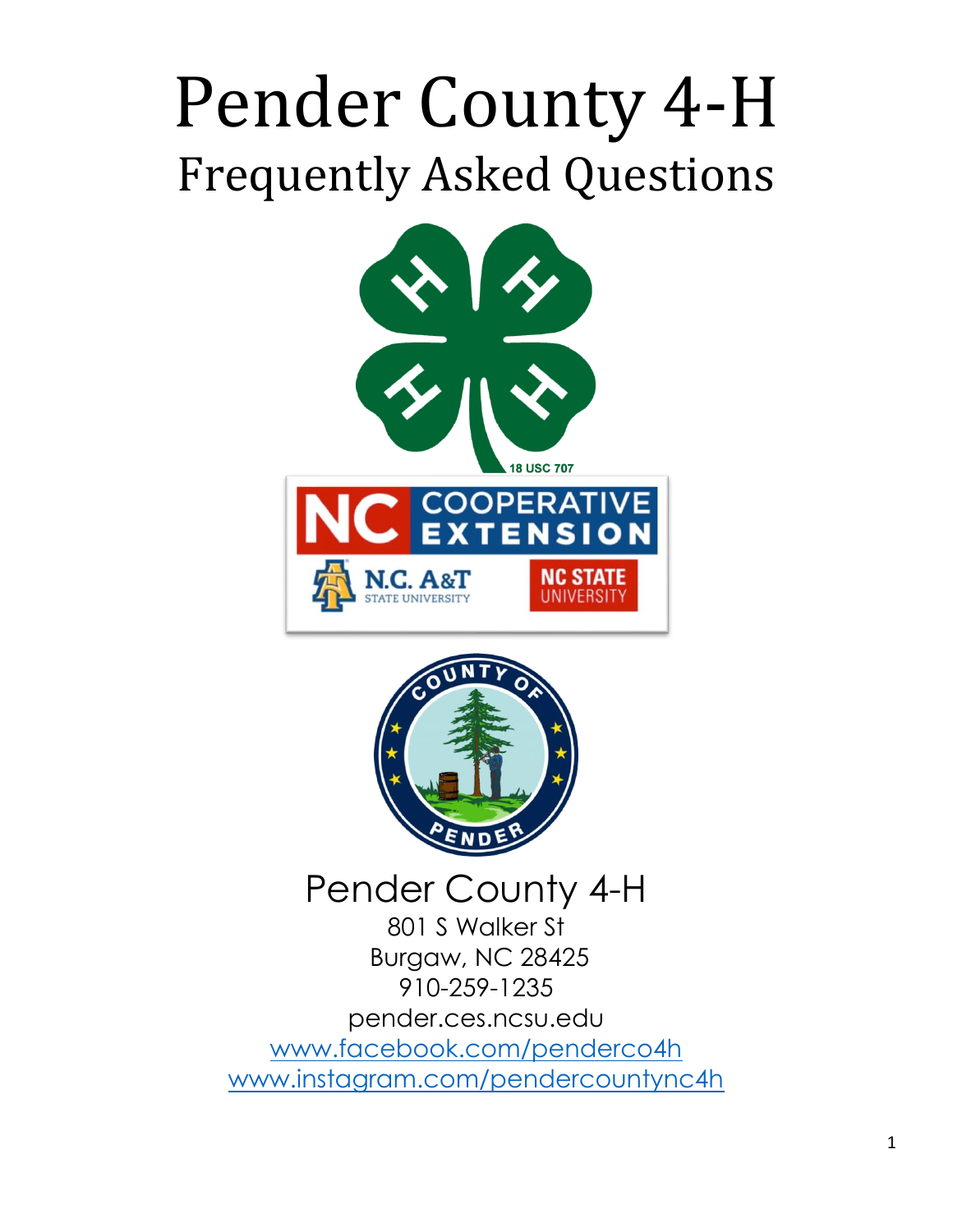### WHAT IS 4-H?

4-H is an experiential youth education program for boys and girls ages 5-18 as of January 1st of the current year. Youth belong to a 4-H club or group in local communities. They plan, lead and participate in group activities and community service events. The Cloverbud program is for youth ages 5-7 and emphasizes cooperative learning. Youth age 8 and older select areas of special interest for learning called projects. Projects include anything from aerospace to photography and beyond. Youth also participate in camps, fairs, leadership workshops or other county, district or state events.

In North Carolina, 4-H is the youth development program of North Carolina State University and North Carolina Agricultural & Technical State University. Each county has an NC Cooperative Extension office that administers the 4-H youth development program and provides partnering support through local tax dollars. At the national level, 4-H is part of the National Institute of Food and Agriculture (NIFA) within the U.S. Department of Agriculture (USDA), the federal partner of the state land-grant university.

As a 4-H volunteer, you are a volunteer educator for the NC Cooperative Extension. Through the Pender County Cooperative Extension Office, you have access to university research and curricula developed to have the greatest positive impact on youth.

### WHAT IS THE MISSION OF 4-H?

The mission of 4-H is to help youth grow and develop through learn-by-doing experiences. The success of 4-H in the North Carolina Cooperative Extension Service evolves from this mission of 4- H and the mission of Extension, which is to "help create prosperity for North Carolina through programs and partnerships focused on agriculture and food, health and nutrition, and 4-H youth development".

Educational programs are developed from research-based information generated at the university. Specialists who focus on youth development work closely with specialists who focus on subject matter. Together they plan hands-on learning experiences to excite the imagination and natural curiosity of youth. The group experience is a means for developing leadership and citizenship skills of youth.

The 4-H program is operated by paid Cooperative Extension Service staff together with volunteer leaders who work directly and/or indirectly with youth. Volunteers, parents, youth and community leaders provide direction to the total county program and specifically to the club program. In the process of helping youth grow, adult and youth leaders develop leadership skills as well.

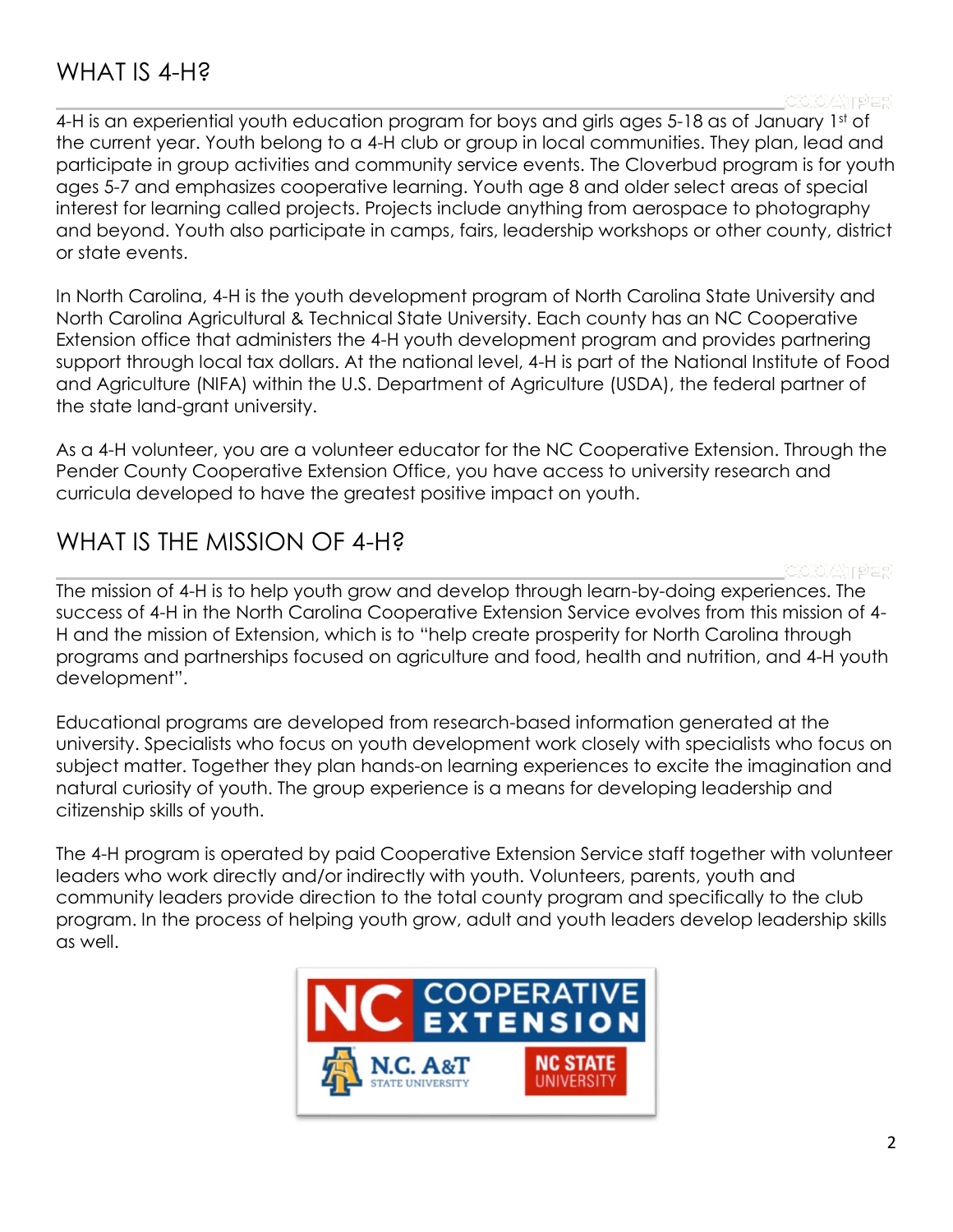### HOW DOES 4-H WORK?

The focus of 4-H is providing youth with the essential elements of positive youth development, so they grow into capable, competent, caring adults.

In 4-H, volunteer leaders encourage youth to gain knowledge and learn life skills through their project work and club/group activities. Youth members learn practical life skills like planning, decision-making, and working together as a team. During 4-H meetings, members learn how to communicate, practice leadership skills, and develop strong character traits. Through community service activities, members learn how to be responsible citizens who contribute to their communities.

Each year, 4-H members are challenged to set higher goals, become more knowledgeable about their projects, and assume greater leadership responsibilities within their club and the county 4-H program. They develop positive attitudes about themselves and others and learn how to set and achieve realistic goals.

All of this does not happen at once, but develops gradually as members continue their involvement in 4-H with the guidance of their 4-H volunteer leaders. Over time youth will look to you as a teacher and mentor, and you will gain great satisfaction as you watch them grow.

### WHEN WAS 4-H FOUNDED NATIONALLY?

4-H was founded nationally in 1902.

WHAT IS THE 4-H MOTTO?

"To make the best better"

### WHAT IS THE 4-H SLOGAN?

"Learn by Doing"

### WHAT ARF THE 4-H COLORS?

The white in the 4-H logo symbolizes purity. The green, nature's most common color, represents life, springtime and youth.

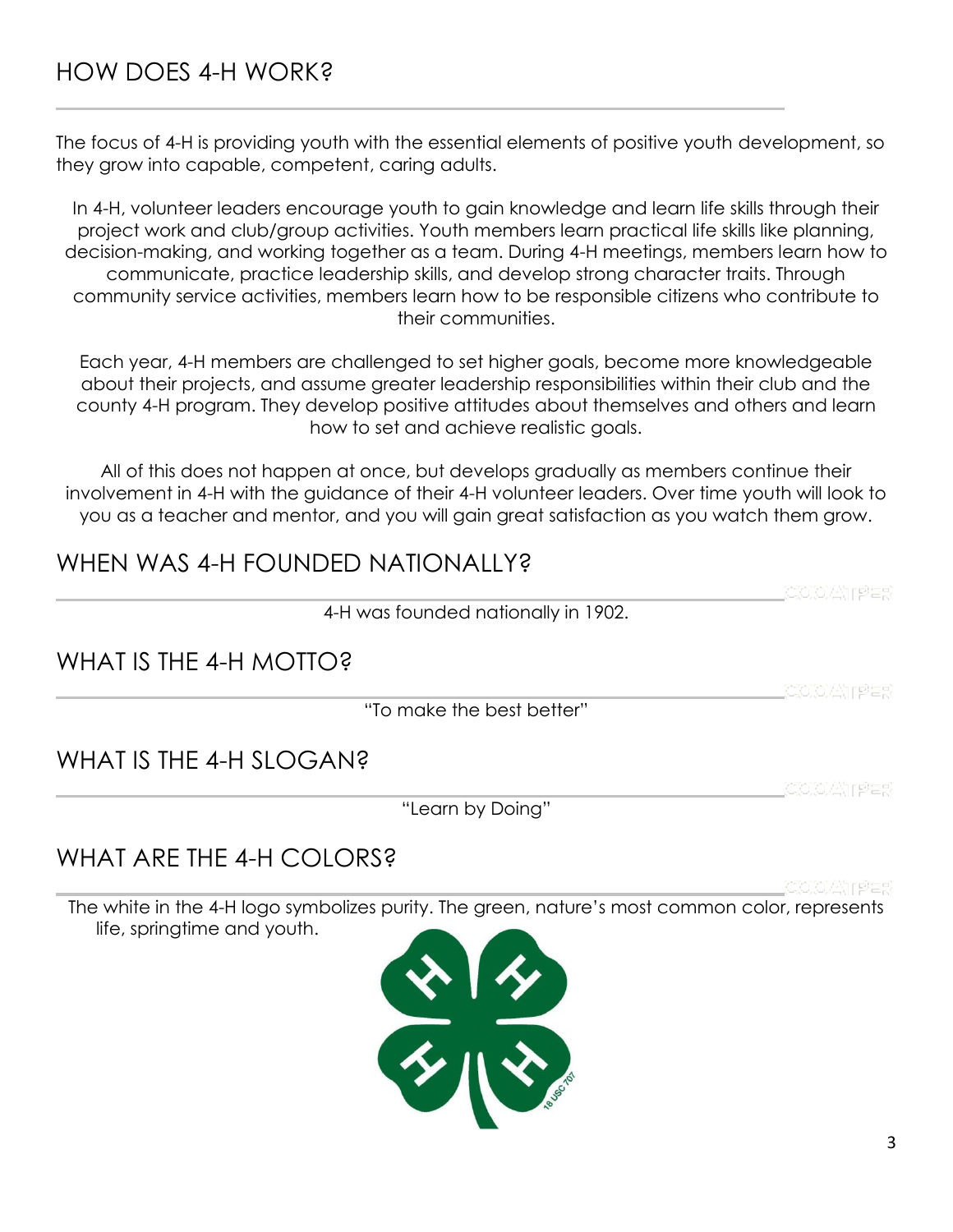### WHAT DO THE FOUR H'S IN 4-H STAND FOR?

Head, Heart, Hands and Health are the four H's in 4-H, and they are the four values members work on through fun and engaging programs.

> **Head:** Managing, Thinking **Heart:** Relating, Caring **Hands:** Giving, Working **Health:** Being, Living

WHAT IS THE 4-H PLEDGE?

I pledge:

My HEAD to clearer thinking, My HEART to greater loyalty, My HANDS to larger service, and My HEALTH to better living, for my club, my community, my country and my world.

### WHAT IS THE MEANING OF THE 4-H PI FDGE?

Over its 100+ year history, 4-H has developed traditions that help define its culture and identity, such as the recitation of the 4-H pledge. Here are some ways you can help youth carry out the 4-H pledge.

### **I pledge:**

### **My HEAD to clearer thinking**

- ~ Give youth opportunities to lead simple tasks at first and take on more responsibility as they grow.
- ~ Avoid jumping in to help unless you are really needed. Encourage young people to overcome obstacles on their own.
	- ~ Encourage, motivate, and praise members who complete leadership roles.

### **My HEART to greater loyalty**

- ~ Create opportunities for 4-H members to interact with each other through games, group tasks and their 4-H project work.
	- ~ Develop traditions to welcome new members and celebrate individuals.
	- ~ Find ways to involve family and community members in as many activities as possible.

#### **My HANDS to larger service, and**

~ Have the group adopt a service project that fits their interests and meets a community need. ~ Arrange tours of local sites and opportunities for youth to learn from others in the community. ~ Encourage youth to consider the feelings of others.

### **My HEALTH to better living**

~ Help youth find resources to explore their 4-H projects and activities.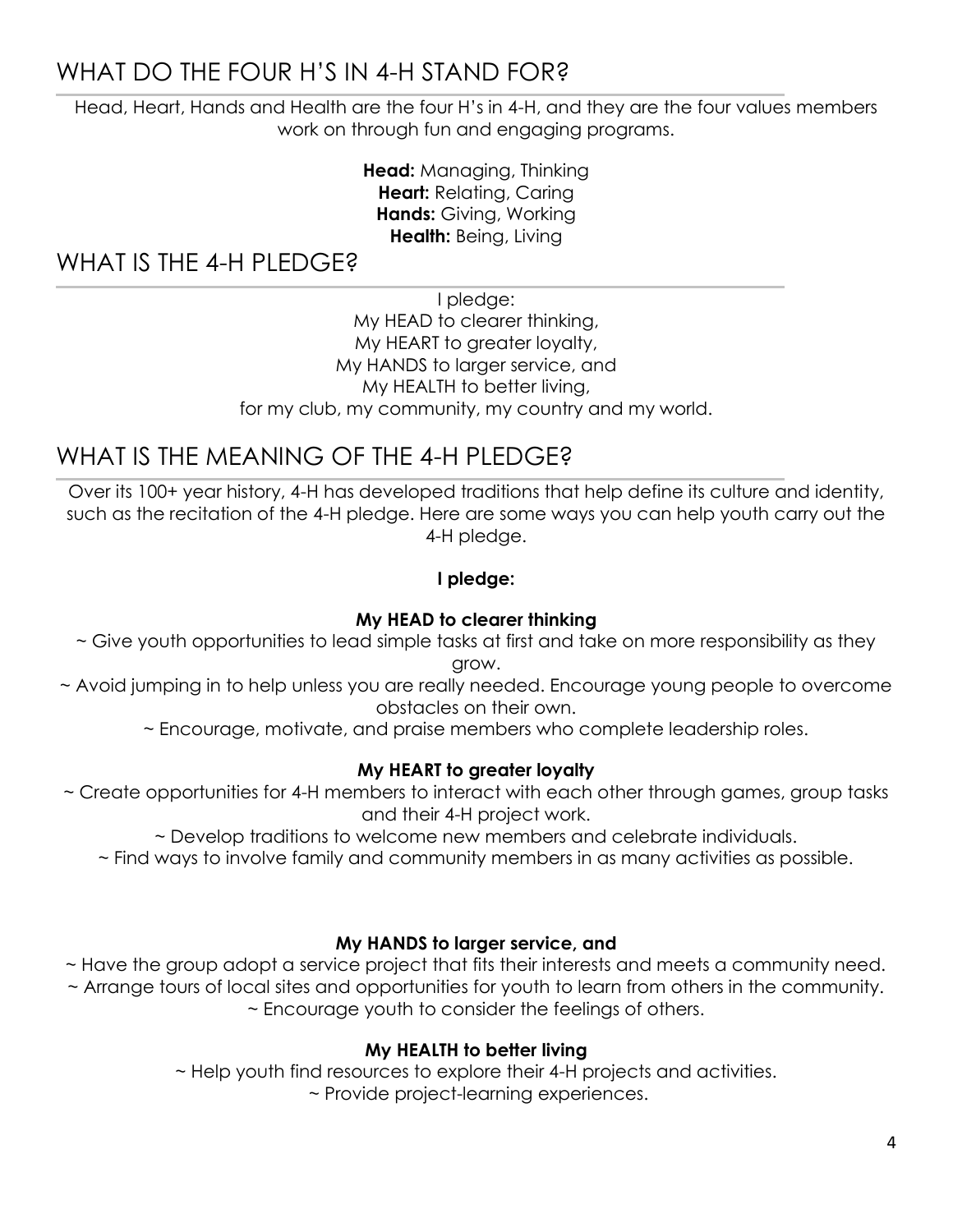~ Model and teach that failure or frustration is not a disgrace but a part of the learning experience.

~ Be fair and consistent when enforcing rule and giving feedback. **For my club, my community, my country and my world.**

### WHAT IS THE 4-H VOLUNTEER'S ROLE?

Your responsibility is to help 4-H members learn by doing, supporting youth in educational activities and events through 4-H clubs and groups. Another way is by helping them learn specific project skills. 4-H members have fun with projects while "learning by doing". Most people remember more if they actually experience something and have an opportunity for "hands-onlearning".

Learning takes place within the learner. It is not something done to the learner. We encourage skills that will be useful to the young person now and in the future. We help each member develop good habits, experiment with new ideas, and practice problem-solving skills. By doing this, we help them become self-directed and contributing members of society.

Another way you can help 4-H members learn is to teach them how to think, not what to think. Volunteers help develop creative thinking in young people by giving them a chance to make decisions on their own. They'll learn from their own choices.

Finally, be sure to recognize and encourage each 4-H member so they feel noticed and important. The most significant recognition that can be given to members is sincere praise and attention. Let them know they are important and what they have done is worthwhile.

### WHAT'S A 4-H CHARTER?

NC Cooperative Extension grants a charter to 4-H Clubs to formally recognize their affiliation with 4-H. Charters grant a club permission to use the 4-H name and emblem and conduct 4-H educational programs for youth. Existing 4-H Clubs must complete a Charter Renewal Packet each year, due to the 4-H Agent.

To be a chartered 4-H Club in Pender County, the following requirements must be met and maintained:

### **Club Name**

### **Five or more youth from at least 3 families**

**Adult leadership that has been background checked and approved through North Carolina State University. 4-H meetings and activities must be supervised by an adult, 18 years of age or older, who has completed a background check through North Carolina State University, attended Volunteer Leader Trainings, and is currently enrolled as a 4-H volunteer leader.**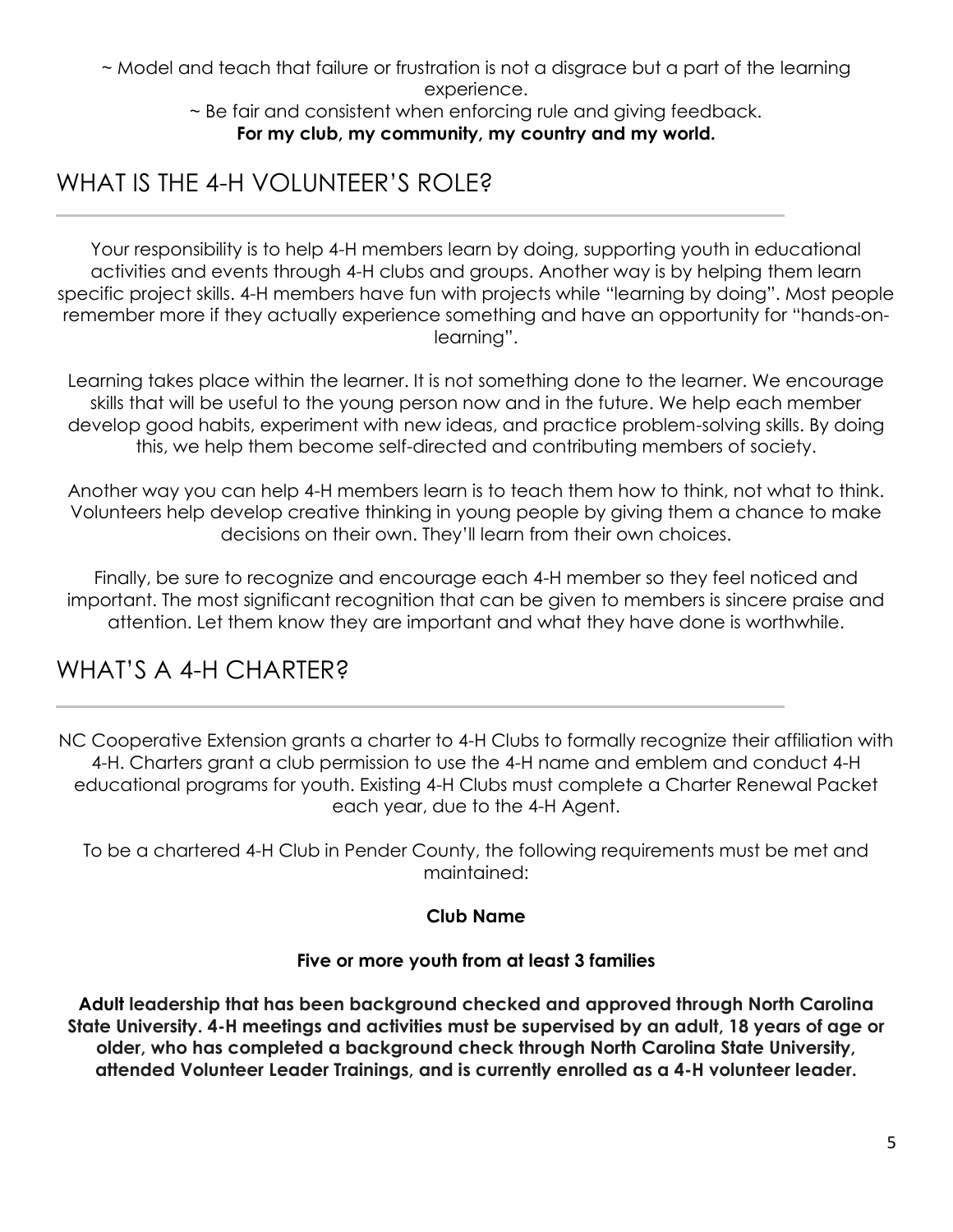4-H meetings and activities must be supervised by an adult, 18 years of age or older, who has completed the Youth Protection process and is currently enrolled as a 4-H volunteer leader.

### **Calendar that meets the purpose of the 4-H Program**

4-H Clubs must have a calendar. Clubs must develop a calendar with their members and submit it as part of the annual charter renewal process.

#### **Youth involvement in leadership and decision-making**

4-H clubs belong to the youth members and they make the decisions. Adult volunteer leaders should not be making the decisions for the members.

#### **Meet on a continuing basis**

"Continuing basis" means that a club intends to carry on as a functioning unit indefinitely. The club may determine for itself the frequency and timing of its meetings.

#### **Open to any youth eligible for 4-H membership, regardless of race, color, creed, religion, sex, national origin, disability, ancestry, sexual orientation, pregnancy, marital or parental status.**

All 4-H clubs must comply with federal and state nondiscrimination laws, including Title VI of the Civil Rights Act of 1964, Title IX of the Education Amendments of 1972, and the Americans with Disabilities Act.



### WHAT ARE CLUB OFFICERS?

Election of club officers gives the members an opportunity to develop leadership skills and responsibility. Suggested 4-H Club Officers are:

President Vice-President Secretary/Treasurer Reporter Other possible officers are Historian, Recreation Leader, and Flag/Pledge Leader.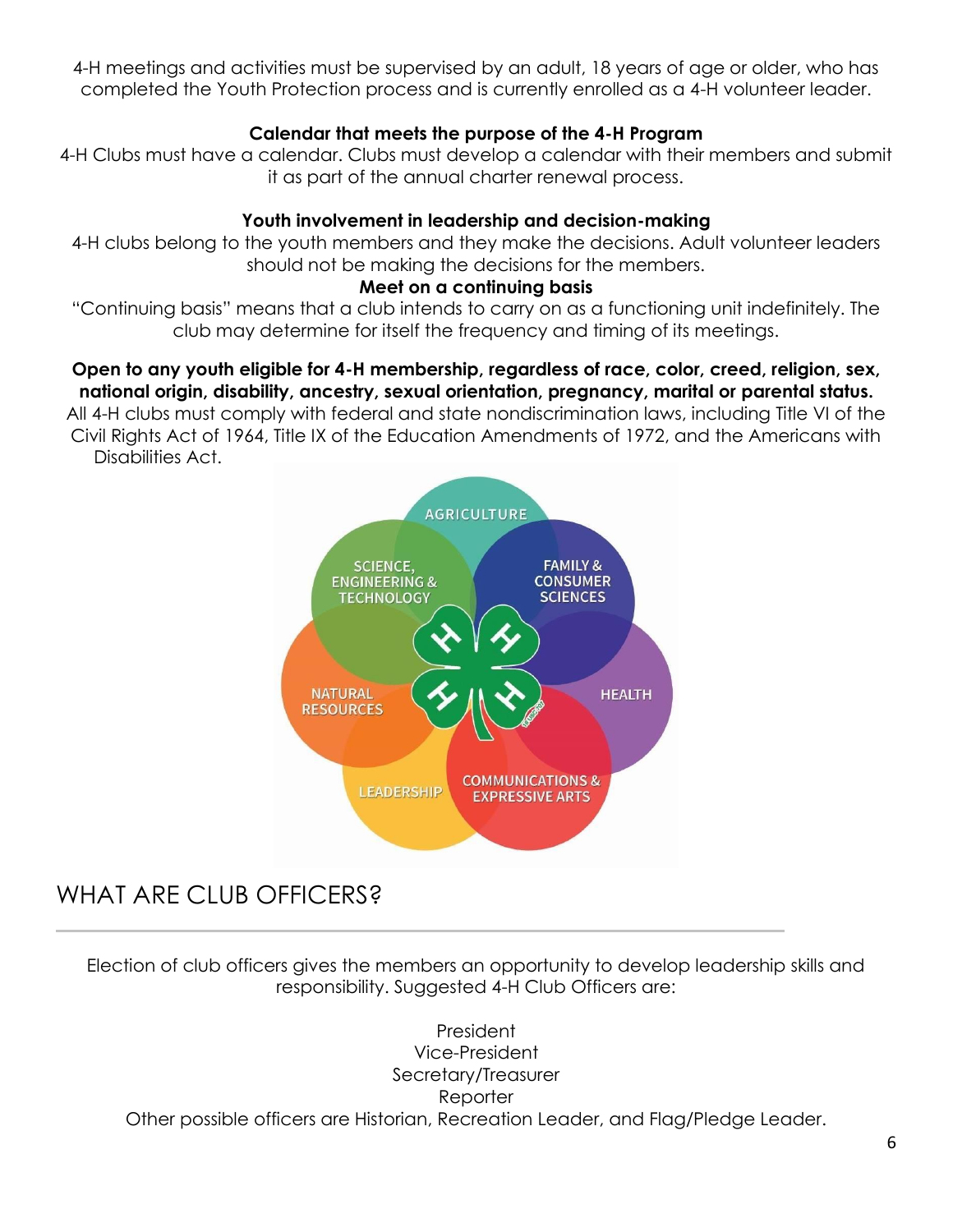Business, education and recreation are the three main parts of a well-planned 4-H Club Meeting.

#### **Business**

The 4-H club's business session is when members brainstorm and make decisions regarding their club. This includes the activities and events they plan to conduct, leadership for the club, and other items. This is a powerful experience for democracy in action. Decisions can be made in a variety of ways including parliamentary procedure, building consensus, or other strategies. The members should all agree on how decisions will be made.

#### **Education**

During the educational program, members learn about their communities, observe the projects that other members are taking, and have other experiences that help them become better citizens and people. This is the time for members to give demonstrations and illustrated talks, or work on the actual "doing" of their projects. Other educational activities might include a guest speaker, community service, DVD/video, or educational tour.

#### **Recreation**

Recreation should be a part of every meeting as it provides cooperation and encourages interaction with all age groups. Recreation can include icebreakers, charades, relays, team building games, parties, hikes, music, and nutritious snacks. The 4-H club members will enjoy opportunities for field trips, picnics, tours and other special activities. These can occasionally take the place of a traditional meeting.

The 4-H club meeting format is flexible and can look however the club would like, but balancing these three areas will be the key to having fun, successful 4-H meetings.

### WHAT IS THE ORDER OF 4-H BUSINESS MEETINGS?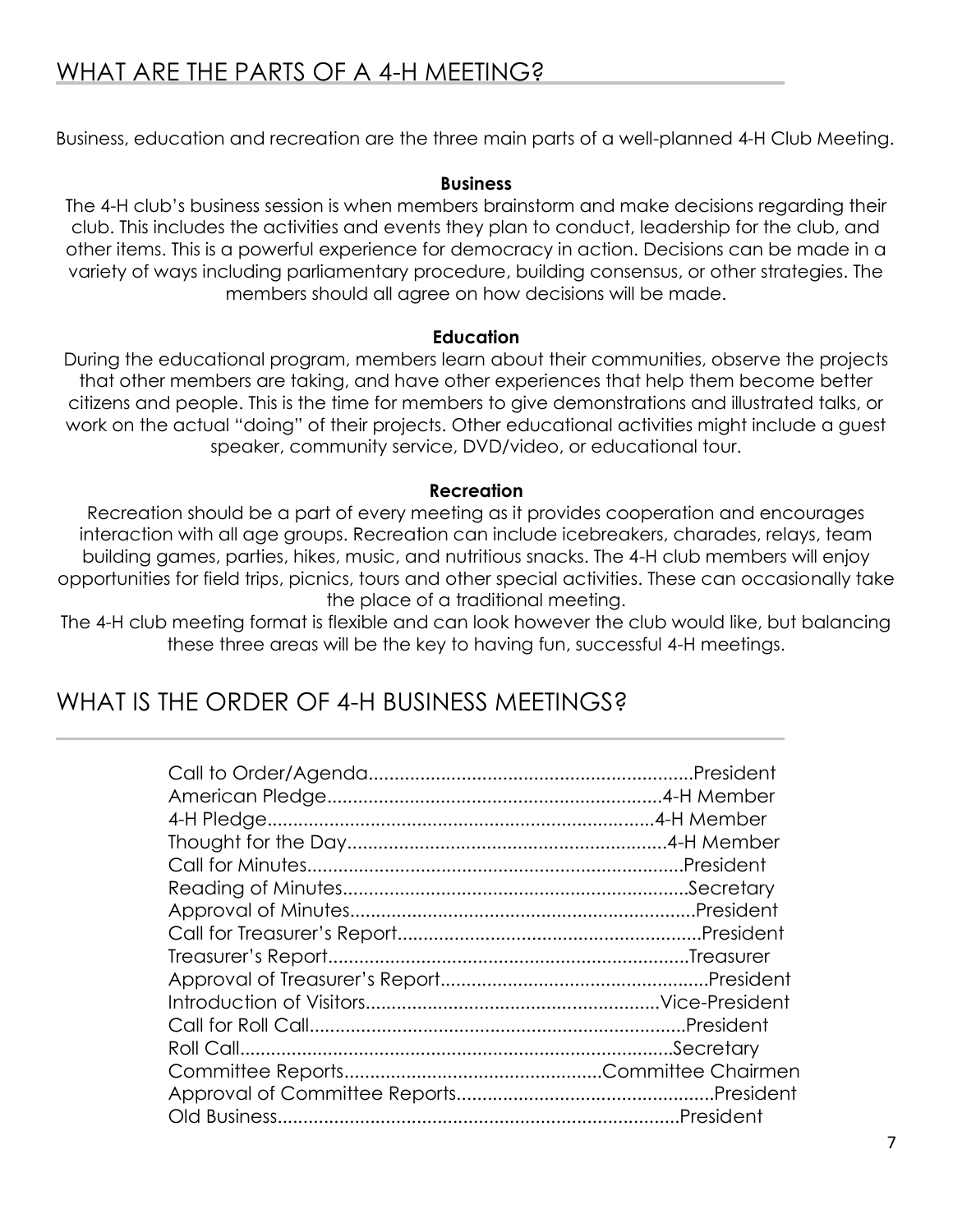New Business.............................................................................President Announcements...................President and County Council Representative

> Educational Program Recreational Program

### WHAT IS POSITIVE YOUTH DEVELOPMENT?

Youth development has been defined as an ongoing process through which young people attempt to meet their needs and develop the competencies perceived as necessary for survival and transition into adulthood. Positive youth development focuses on providing the essential elements for youth to become caring, capable and competent adults. It occurs by providing intentional opportunities, choices, relationships and support.

### WHAT ARE THE ESSENTIAL ELEMENTS OF POSITIVE YOUTH **DEVELOPMENT?**

The four essential elements of belonging, mastery, independence and generosity form the foundation of positive youth development.

### **Belonging**

Youth need to know they are accepted by others and experience a sense of connection to others in a group. Research shows that it is important for youth to have opportunities for longterm, consistent relationships with adults other than their parents. A 4-H club fosters belonging by encouraging youth to form friendships with peers and bond with caring adults who encourage and help them gown in positive ways. 4-H also allows youth to be part of a supportive environment where collaborative learning is encouraged.

In the 4-H club:

Do youth participate equally with adults in planning, implementing and evaluating club activities?

Is time provided for both youth and adults to interact and have fun together?

#### **Mastery**

Youth experience mastery when they develop skills, knowledge and attitudes that enable them to succeed. To develop their self-confidence, young people need to believe that they are capable and experience success at solving problems. Youth need safe settings for making mistakes, taking risks, and focusing on self-improvement. A 4-H club fosters mastery by providing many opportunities for project work, evaluation and feedback. Through experiential education, youth explore new skills in topics of interest to them and learn how to transfer those skills to other life situations.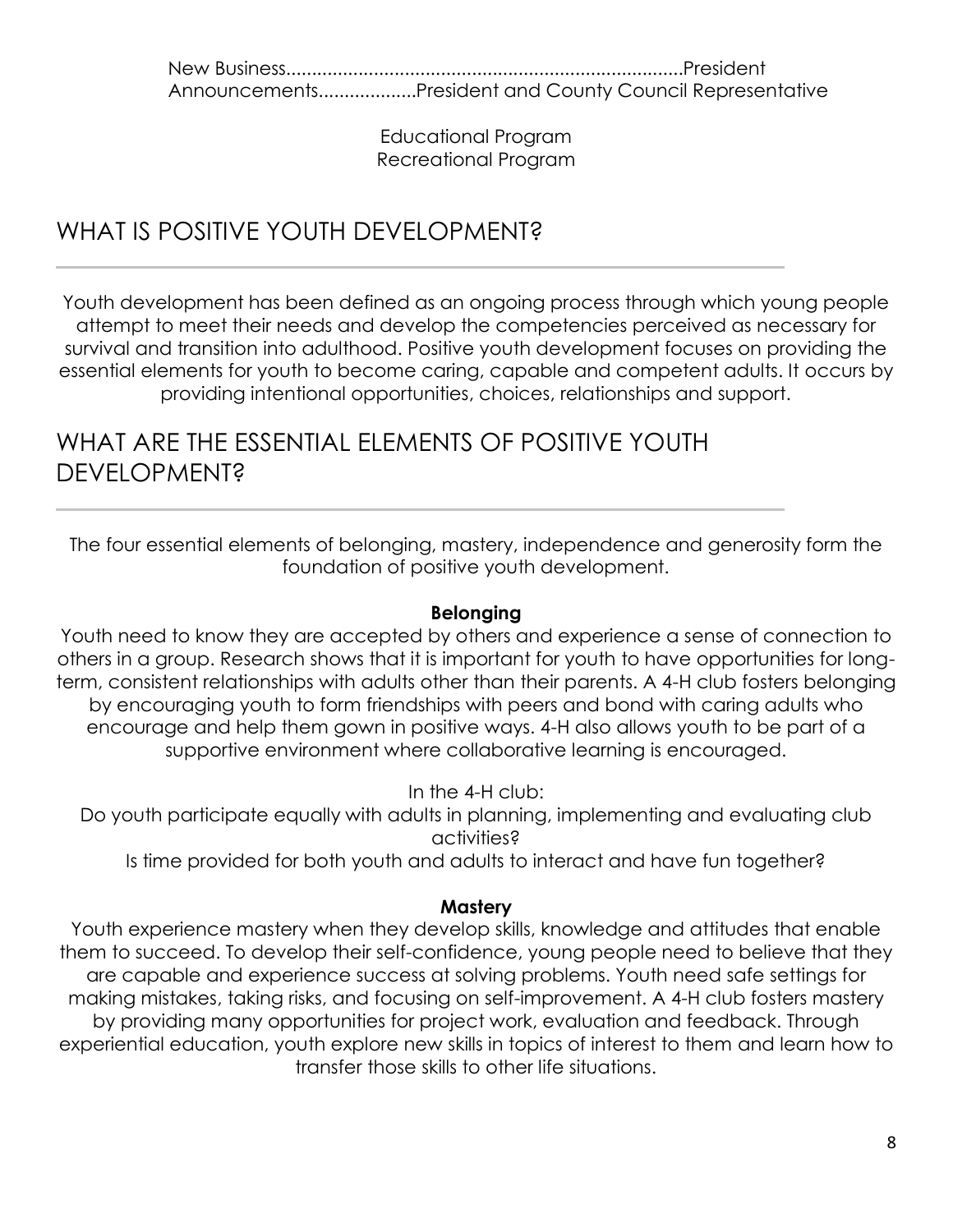### In the 4-H club:

Do members have the opportunity to practice skills until they master them? Do members receive feedback and recognition for their accomplishments?

#### **Independence**

Youth need to know they are able to influence people and events through decision-making and action. Independence refers to an adolescent's growing ability to think, feel, make decisions, and act on her or his own. By gaining a sense of independence, youth develop personal responsibility and self-discipline. A 4-H club fosters independence by providing youth with decision-making and leadership experiences including serving as a club officer, mentor, teacher, committee chair, ambassador, and youth leader.

### In the 4-H club:

Are youth challenged to attempt new things or learn new skills? Do members have the opportunity to apply what they've learned in 4-H to their everyday lives?

#### **Generosity**

Young people need to feel their lives have meaning and purpose. They need opportunities to connect to their communities and give back to others. As part of this process, they gain an understanding of others' needs and learn how to respond to these needs. Generosity may also include the development of values such as compassion and tolerance for diversity. A 4-H club fosters generosity by encouraging members to use their skills to improve others' lives by mentoring younger members, identifying community needs, and participating in service projects. 4-H experiences should also teach youth to accept differences, resolve conflict, and empathize with others.

In the 4-H club:

Do youth and adults work together to practice service to others? Are members recognized for their community service contributions?

### WHAT ARE 4-H LIFESKILLS?

A life skill is "an ability that is necessary and useful throughout life". By planning programs with youth, you share the leadership role and help them develop the life skills they will need in their adult years. Here are some life skills that youth can learn through 4-H:

#### **Citizenship Skills**

... are developed as young people learn how government works, engage in community service, and connect to issues in their communities.

### **Leadership Skills**

... enable youth to lead and build teams, develop motivation, set group goals, gain respect, and accommodate different styles.

#### **Relationship Skills**

... help youth interact more comfortably, accept responsibility, respect diversity, trust themselves and others, resolve conflict, and understand their strengths and limitations.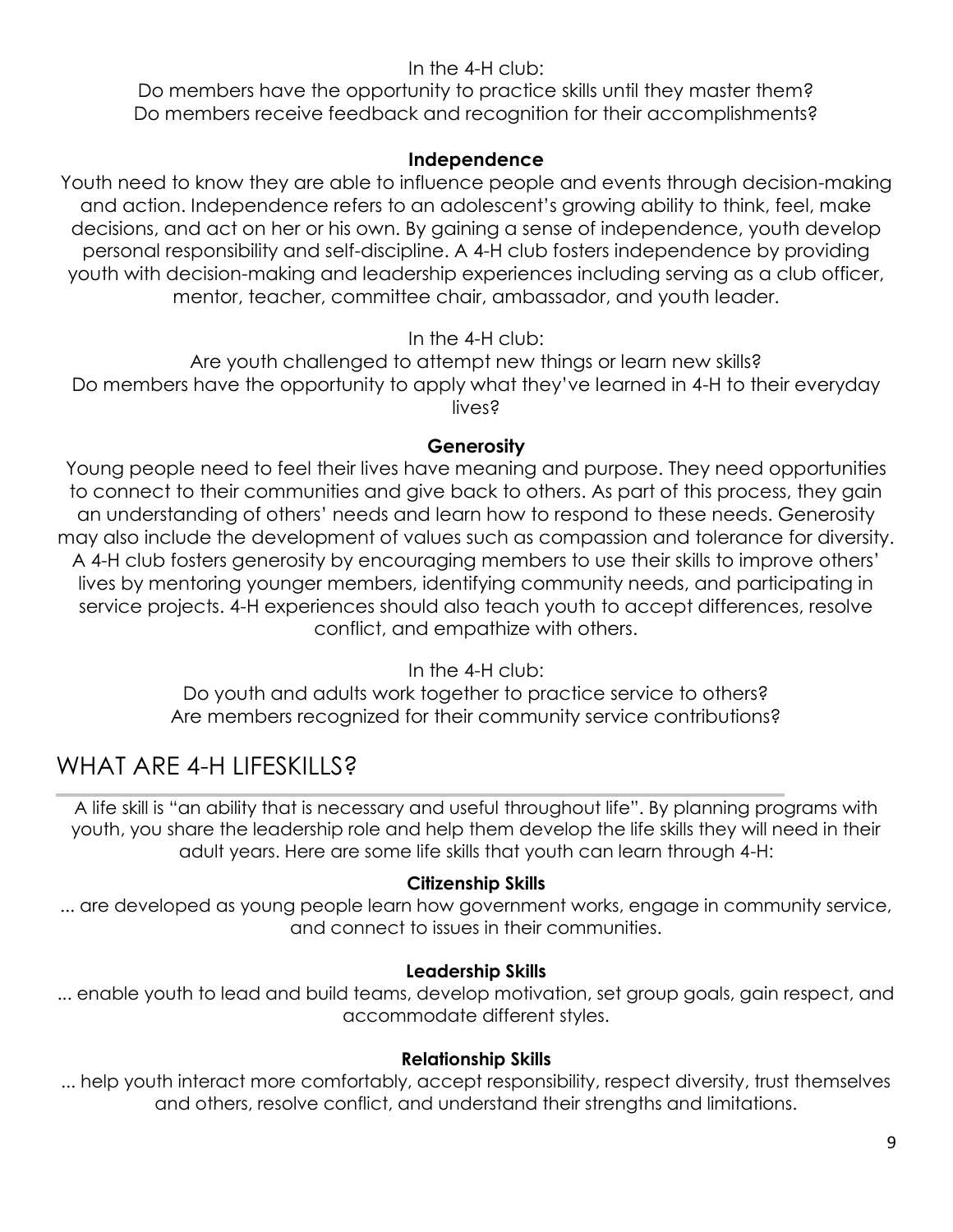#### **Communication Skills**

... enable youth to exchange ideas and information clearly and minimize confusion for themselves and others.

#### **Planning and Organizing Skills**

... help youth set goals, manage time, build teams, delegate tasks, and work efficiently without supervision.

#### **Decision-Making Skills**

... are developed as youth recognize how personal values influence decisions, find and use accurate information, identify and weigh alternatives, select and follow through on a course of action, and evaluate those decisions.

A 4-H volunteer leader's role is to help youth design and participate in experiences that build a variety of life skills and encourage overall positive development.



### WHAT IS EXPERIENTIAL LEARNING?

Everyone has a preferred learning style or way of learning. Some learn best by listening, some by reading or observing, and some by hands-on experiences. Regardless of one's preferred learning style, experiential learning is an effective approach in helping 4-H members understand and apply new knowledge, attitudes and skills. The experiential learning process is a five-step method that engages members in an activity, and then guides them to reflect and apply what they have learned. You, the volunteer leader, play a crucial role in guiding members through the five steps in the learning process.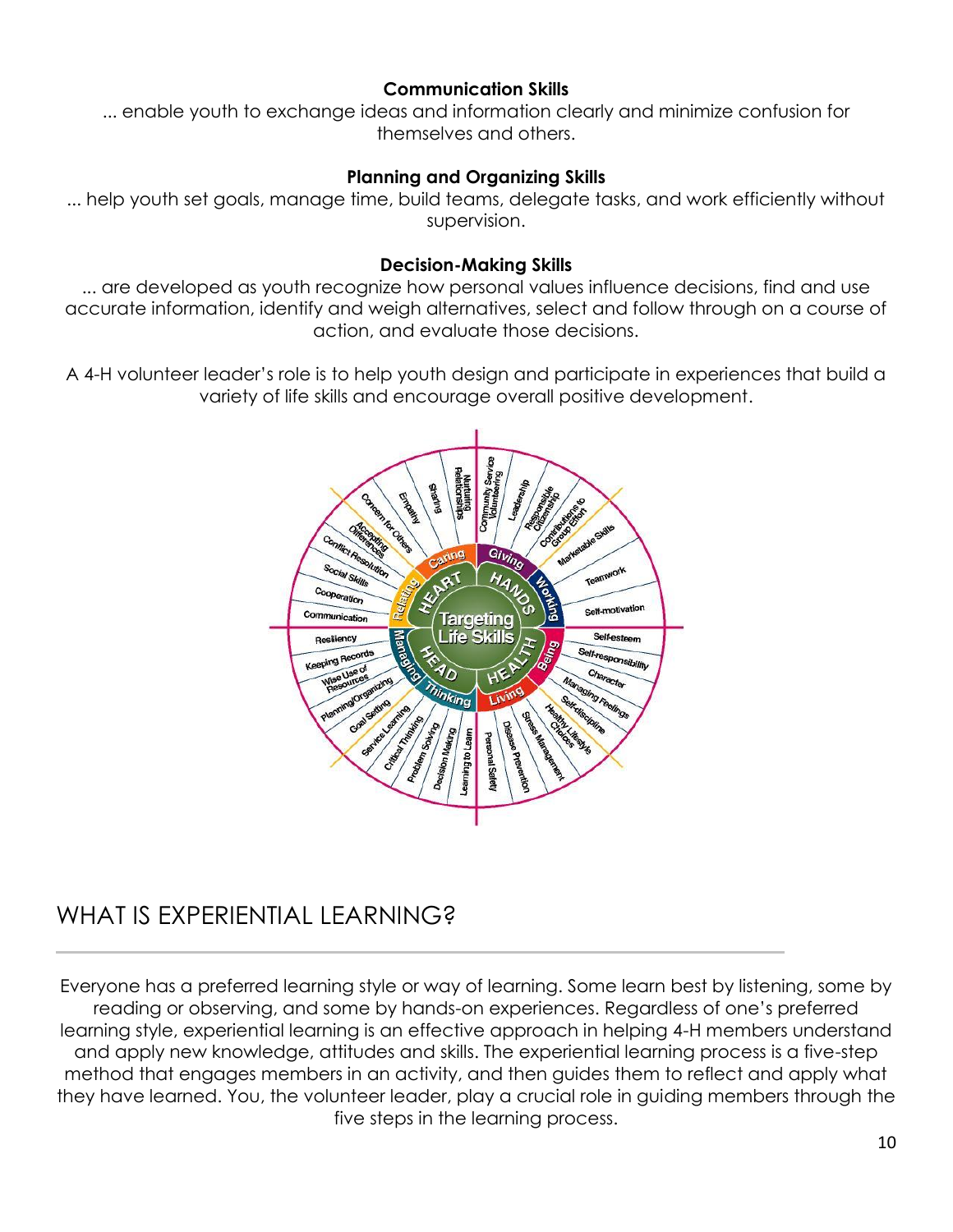### **Step 1: Experience: Do It**

The first step in the process is experiencing. This involves 4-H members doing an activity with minimal guidance from an adult. They might be creating an exhibit, playing a game, working on a project, or assuming a leadership responsibility. Often volunteer leaders and teachers spend too much time on the experiencing step and not enough time on the other four steps.

### **Step 2: Share: What happened?**

Step two begins the reflecting part of the learning process. This purpose of this step is to have members share their feelings, observations, and reactions to the learning activity just completed. Your role is that of facilitator drawing information out of the participants. You can ask them questions like, "What did you see happening?" or "What were you thinking and feeling during the activity?" or "What was new or different in this activity?" or even "Tell me what you did".

#### **Step 3: Process: What's Important?**

In this step, try to focus the members' attention on what was most important about the experience. Draw out the common theme(s) and patterns of behavior your members observed.

For this step you might ask questions such as "What did you learn about yourself by doing this activity?" or "How did the group decide to \_\_\_\_\_?" or "What problems came up as you were going through this activity?" or "Did you notice any patterns or actions in common among your group members?"

### **Step 4: Generalize: So What?**

With this step we move from reflection to application. What can we take from this learning activity and apply to other situations? Here, your challenge is to get your members to relate their observations to the outside world.

Good questions to ask for this step are: "What did you learn today that you could apply to other areas of your life?" or "How can you use what you've learned today at home or school?" or "In what other situations have you seen similar reactions or results?"

#### **Step 5: Apply: Now What?**

The final step is really two steps in one. The first part is clarifying how member can use what they've learned in other situations; the second part pertaining to the goals they make to use what they've learned.

The best way to be sure members understand and can use what they've learned is to have them tell you. Have them answer the questions, "How do you plan to use what you've learned today?" or "What have you learned that you will apply to other situations?"

You can strengthen the 4-H members' commitment by having them record their plans for what they have learned. Research tells us that learners are more likely to use what they've learned by making a "contract" to do so within a specific period of time. The contract can be oral, in which members say out loud what they will do and when. Or, you can have them write it down and